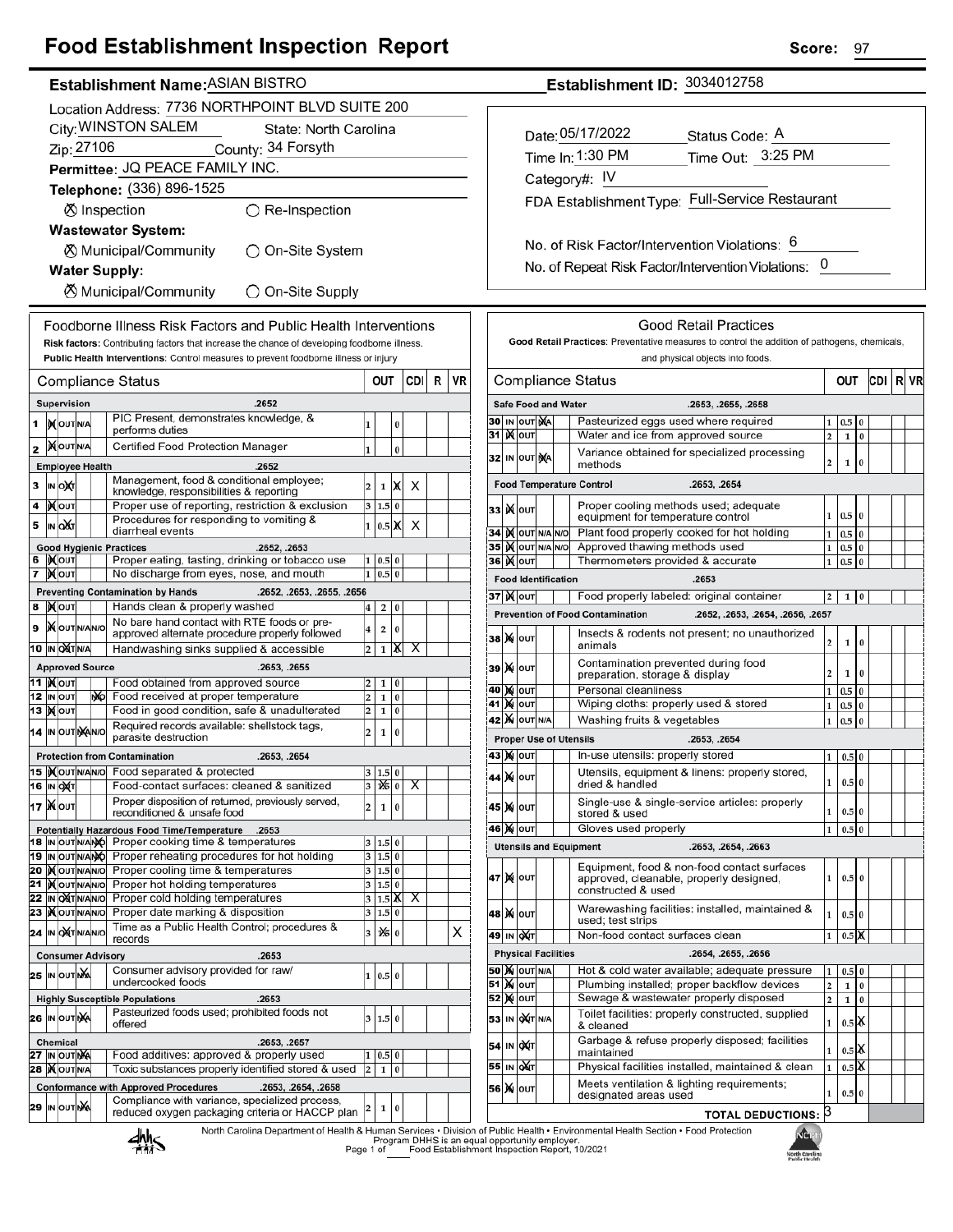# Comment Addendum to Food Establishment Inspection Report

| Establishment Name: ASIAN BISTRO |  |
|----------------------------------|--|
|                                  |  |

| Location Address: 7736 NORTHPOINT BLVD SUITE 200          |            |  |  |  |  |  |  |  |
|-----------------------------------------------------------|------------|--|--|--|--|--|--|--|
| City: WINSTON SALEM                                       | State:NC   |  |  |  |  |  |  |  |
| County: 34 Forsyth                                        | Zip: 27106 |  |  |  |  |  |  |  |
| Wastewater System: X Municipal/Community   On-Site System |            |  |  |  |  |  |  |  |
| Water Supply:<br> X  Municipal/Community   On-Site System |            |  |  |  |  |  |  |  |
| Permittee: JQ PEACE FAMILY INC.                           |            |  |  |  |  |  |  |  |
|                                                           |            |  |  |  |  |  |  |  |

Establishment ID: 3034012758

| X Inspection Re-Inspection Date: 05/17/2022             |                |  |  |  |  |  |  |  |  |  |
|---------------------------------------------------------|----------------|--|--|--|--|--|--|--|--|--|
| Comment Addendum Attached?   X                          | Status Code: A |  |  |  |  |  |  |  |  |  |
| Water sample taken? $\Box$ Yes $\Box$ No Category #: IV |                |  |  |  |  |  |  |  |  |  |
| Email 1:greekju785@gmail.com                            |                |  |  |  |  |  |  |  |  |  |

Email 3:

## Telephone: (336) 896-1525

raw beef hibachi make unit 45

| <b>Temperature Observations</b>                                                                                                                                                                                                      |                    |     |                  |                   |     |  |  |  |  |  |
|--------------------------------------------------------------------------------------------------------------------------------------------------------------------------------------------------------------------------------------|--------------------|-----|------------------|-------------------|-----|--|--|--|--|--|
| Effective January 1, 2019 Cold Holding is now 41 degrees or less<br>Location<br>Item<br>Location<br>Temp<br>Location<br>ltem<br>Temp<br>Item<br>Temp<br>40<br>0<br>ServSafe<br>Shangcheng Qiu 5/27/26<br>shrimp<br>hibachi make unit |                    |     |                  |                   |     |  |  |  |  |  |
| hot water                                                                                                                                                                                                                            | 3 comp sink        | 127 | steamed broccoli | hibachi make unit | 41  |  |  |  |  |  |
| chlorine sanitizer                                                                                                                                                                                                                   | spray- less than   | 50  | scallop          | hibachi reach in  | 33  |  |  |  |  |  |
| chlorine sanitizer                                                                                                                                                                                                                   | remade             | 100 | rice             | hot holding       | 156 |  |  |  |  |  |
| pork                                                                                                                                                                                                                                 | cooling 1:45       | 83  | egg drop soup    | hot holding       | 156 |  |  |  |  |  |
| pork                                                                                                                                                                                                                                 | cooling 15 min     | 73  |                  |                   |     |  |  |  |  |  |
| lo mein                                                                                                                                                                                                                              | cooling 1:47       | 53  |                  |                   |     |  |  |  |  |  |
| lo mein                                                                                                                                                                                                                              | cooling 15 min     | 50  |                  |                   |     |  |  |  |  |  |
| pork                                                                                                                                                                                                                                 | final cook temp    | 158 |                  |                   |     |  |  |  |  |  |
| lo mein                                                                                                                                                                                                                              | walk in cooler     | 41  |                  |                   |     |  |  |  |  |  |
| sweet sour chicken walk in cooler                                                                                                                                                                                                    |                    | 38  |                  |                   |     |  |  |  |  |  |
| shrimp roll                                                                                                                                                                                                                          | walk in cooler     | 40  |                  |                   |     |  |  |  |  |  |
| general tso chicken 2 door cooler                                                                                                                                                                                                    |                    | 38  |                  |                   |     |  |  |  |  |  |
| eggrolls                                                                                                                                                                                                                             | 2 door cooler      | 40  |                  |                   |     |  |  |  |  |  |
| pork                                                                                                                                                                                                                                 | 2 door cooler      | 40  |                  |                   |     |  |  |  |  |  |
| chicken                                                                                                                                                                                                                              | make unit          | 41  |                  |                   |     |  |  |  |  |  |
| shrimp                                                                                                                                                                                                                               | make unit          | 41  |                  |                   |     |  |  |  |  |  |
| garlic in oil                                                                                                                                                                                                                        | make unit reach in | 41  |                  |                   |     |  |  |  |  |  |
| wontons                                                                                                                                                                                                                              | make unit reach in | 40  |                  |                   |     |  |  |  |  |  |

| Person in Charge (Print & Sign): Xiujuan                                                                                                                                                               | First       | Lin       | Last                                          |  |  |  |  |  |  |
|--------------------------------------------------------------------------------------------------------------------------------------------------------------------------------------------------------|-------------|-----------|-----------------------------------------------|--|--|--|--|--|--|
|                                                                                                                                                                                                        | First       |           | Last                                          |  |  |  |  |  |  |
| Regulatory Authority (Print & Sign): Lauren                                                                                                                                                            |             | Pleasants |                                               |  |  |  |  |  |  |
| REHS ID: 2809 - Pleasants, Lauren<br>Verification Required Date: 05/27/2022                                                                                                                            |             |           |                                               |  |  |  |  |  |  |
| REHS Contact Phone Number: (336) 703-3144                                                                                                                                                              |             |           |                                               |  |  |  |  |  |  |
| North Carolina Department of Health & Human Services<br>• Food Protection Program<br>• Environmental Health Section<br>● Division of Public Health<br>DHHS is an equal opportunity employer.<br>$\sim$ |             |           |                                               |  |  |  |  |  |  |
|                                                                                                                                                                                                        | Page 1 of _ |           | Food Establishment Inspection Report, 10/2021 |  |  |  |  |  |  |